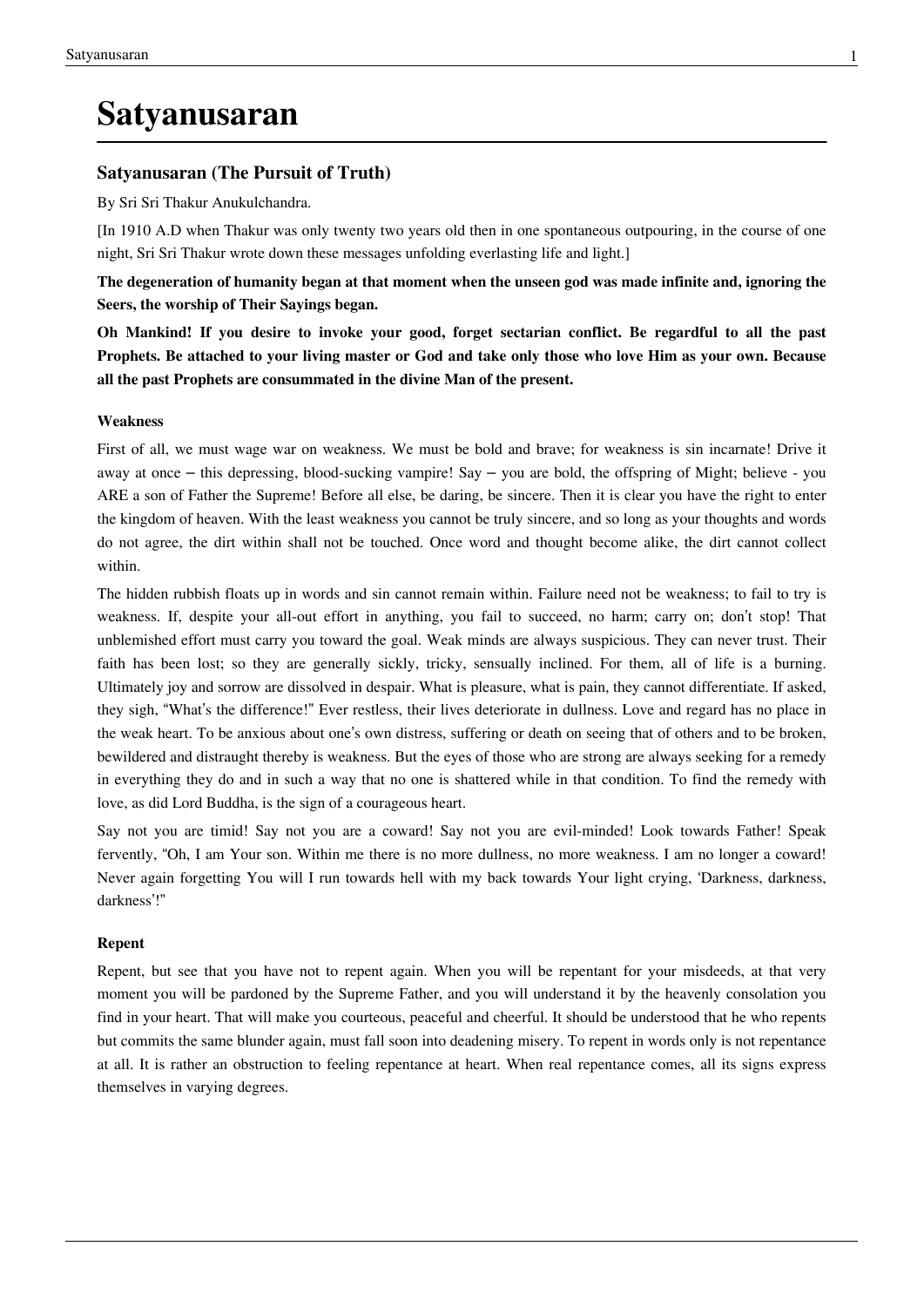## **Kamini Kanchan**

Almost all the miseries men have in the world come from the addiction to 'Kamini-kanchan' (women and gold). It is better to remain as far away as possible from these two. Lord Ramkrishna enjoined on everyone to remain far, far, far away from Kamini-kanchan. If 'Kam (lus) be dropped from 'Kamini', 'ini' (shi) becomes Ma. Poison becomes elixir. And Ma is always Mother – never 'kamini'. To add 'gi' to Ma is catastrophe. Beware! Don't lose thyself taking Ma as 'Magi' (fallen woman). Everyone's Mother is the Mother of the world. Every woman is another form of one's own Mother. Think in this fashion. If filial thoughts be not heartfelt, one should not touch woman. The farther away from them one remains, the better. Not to look upon their faces is better yet. He who only wails, "My passion and pride do not go, do not go," will find they never go. One should become habituated to those activities and thoughts which have no scent of pride and passion; then the mind forgets them. If thoughts of passion and pride do not arise in the mind, how can they show up? The way out is to remain always absorbed in higher thoughts and activities. Investigation into the science of creation, mathematics and chemistry controls lust. Any kind of enticing conversation on 'Kamini-Kanchan' can bring attraction for them. So, the farther one stays away from such talks, the better.

#### **Misery**

Contraction is dejection. Expansion is delight. There is a lack of happiness in that which brings weakness and fear in the heart and that is grief. Desire unfulfilled is misery. Don't expect anything. Be prepared for every situation. What can grief do to you? Nobody is miserable by nature. If one wishes, he can drive it out. Pray to the Supreme Father: "Thy will is good. I don't know what will make me good. Let Thy will be fulfilled in me."

And be ready to accept that. Joy will remain and sorrow will not touch you. Be not the cause of another grief; none will be the cause of your grief. Misery and happiness are both modes of mind. To lack the thoughts and deeds befitting the desire is misery. You may serve the world in a thousand ways, but you cannot destroy its misery until the sense of inadequacy be removed from the heart. Dharma alone can do that.

# **Hypocrisy**

If you want to prosper in Sadhana' (avowed activity), give up hypocrisy. With the hope of getting a good name from others, the hypocrite mainly deceives himself and due to his little faith, he deprives himself of the real gift of others. You may speak volumes, but you can never find real happiness unless you become truly elevated. The inner feeling does not come out in the words of hypocrites; so their faces remain cold even with words of joy. What can words do? The spirit does not throb within the heart. The sea of bliss is bitter-salty to the hypocrite. Though he go to the ocean, he cannot quench his thirst. The simple man, like a swallow, has eyes turned upwards. The hypocrite, like a vulture, has eyes always downward. Be little, no matter, but keep your eyes turned upward. What is the use of being big, but like a vulture with eyes always looking down from on high. Be not a hypocrite! Don't be deceived and don't deceive others.

# **Tendency**

This is very true: whenever the tendency grows to see another's fault, then that fault has made its home in you. Then and there, without delay that evil tendency should be smashed and swept away! Then you are safe. Otherwise, all will be destroyed. If your eyes see only other's evil, you will never be able to love anyone. **And he, who cannot see truth, can never be true.** Your eyes will be as unclouded as your mind and so clear the world will appear before you. At first, try with all your might to find good in what you see, and breed this habit in your very bones! If your tongue be always slanderous – unable to speak good of others, never pass an opinion on anyone. Try within to hate your own habit and grimly determine to be rid of that hell of slander in the future. To vilify others is to defile oneself with their defects. To spread good of others makes one's own nature good unconsciously. But one should not praise others with a selfish motive. That is flattery. Generally, in such cases, thoughts and words do not agree. This is very bad and the faculty to express one's independent opinion is lost thereby.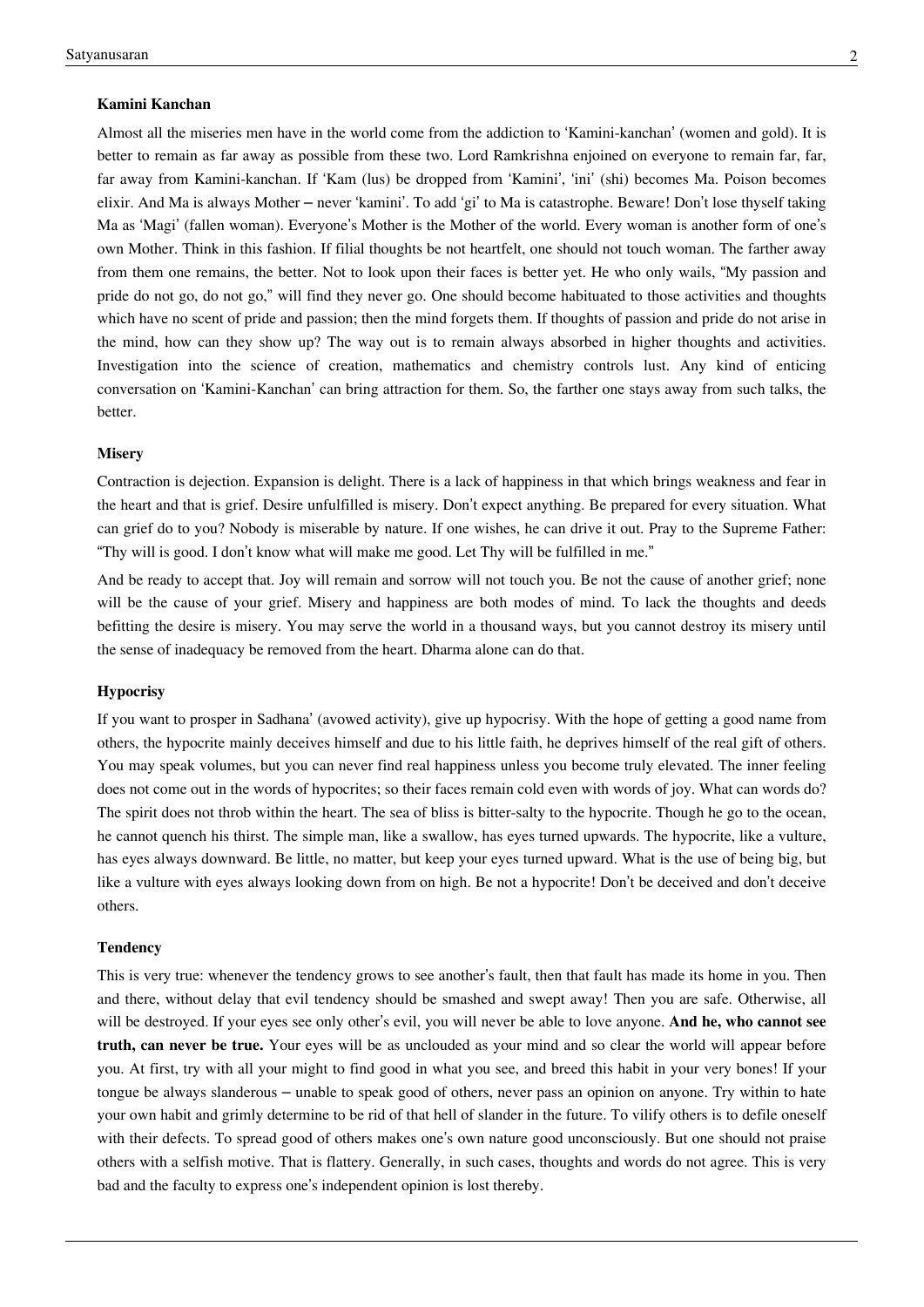# **Dharma**

The stay of all existence is Dharma, and He is the Supreme Fulfiller. **Dharma never becomes many.** It is always one. There is no variety of it. View may be many – even as many as there are people. Still, Dharma cannot be many. In my opinion, to speak of Hindu Dharma, Christian Dharma, Mohammedan Dharma, Buddhist Dharma, etc. is wrong; rather, they are so many views. In fact, there is no opposition in the views – different views, the same way – feeling One in many forms. Each faith is for the expansion of avowed activity. That can be in many forms and as much as is gained by the expansion, so much the realization – wisdom. So Dharma is based upon realization – to be 'real' in nature.

# **Knowledge**

If you long for good, give up conceit of knowledge. Listen to everyone and do whatever helps to expand your heart. No other passion creates such a hindrance to knowledge as does conceit of knowledge. If you want to teach, think not you are a teacher only. "I am a teacher": this 'teach-conceit' hinders one from learning. As far away as you keep pride, so far your vision or wisdom expands. When the ego dissolves, then and there, the soul becomes the possessor of all qualities – the Absolute.

# **Pride**

If you go with pride to examine a true Master, a loving Sage or Saint, you will only see yourself in Him and will come away deceived. The test is to feel blessed in the race of a true Master by approaching Him without prejudice or preconception, with a loving heart, humility and as little pride as possible. He can never be tested on the touchstone of pride, but as if torn by the horns of a ram, He can be rent into pieces by real humility. As the sparkle of a diamond, which remains in coal and dirt, can only be seen after thorough cleansing, so also, He Who lives in society as an ordinary man can illumine the world with His sparkle only by the washings with love. The lover alone can know Him; so keep the company of lovers and worshipers of Existence. He may manifest Himself. A proud man can examine proud man. How can he fathom one whose pride is dissolved? He is as strange and queer to him as a wise man is to a stark illiterate.

#### **Opinion**

After taking the shelter of a true Master, think independently and express your own opinions respectfully. Reading books don't become like a book. But try to breed its essence in your bones. "Pull the husk to draw the seed." Don't pass any opinion on or give up anything after only superficial study. No real knowledge is gained about a thing until it has been seen thoroughly, and what opinion can you give if you have no knowledge about it? Whatever you do, try to see the truth in it. To see the truth in a thing means to know how it exists, and that is wisdom. About the things you do not know give no advice to others.

### **Selflessness**

If you are unable to give up your defect even after knowing it, do not ruin others by supporting it in any way. If you be good yourself, thousands of people will be good seeing your example. If you be bad, you will find no one to sympathize with you in your distress because being bad, you have made your environment bad. Know this for certain: **You are responsible for the present and future of yourself, your family, your environment and your country.**

It is not right to start any activity with hope for name and honor. But to the extent you do any work unselfishly, name and honor must serve you. What is done for the self is selfish. What is done for others is selflessness. Merely to ask nothing for self or others is not selflessness. Give away! Desire nothing for yourself, and you will see that everything is becoming yours.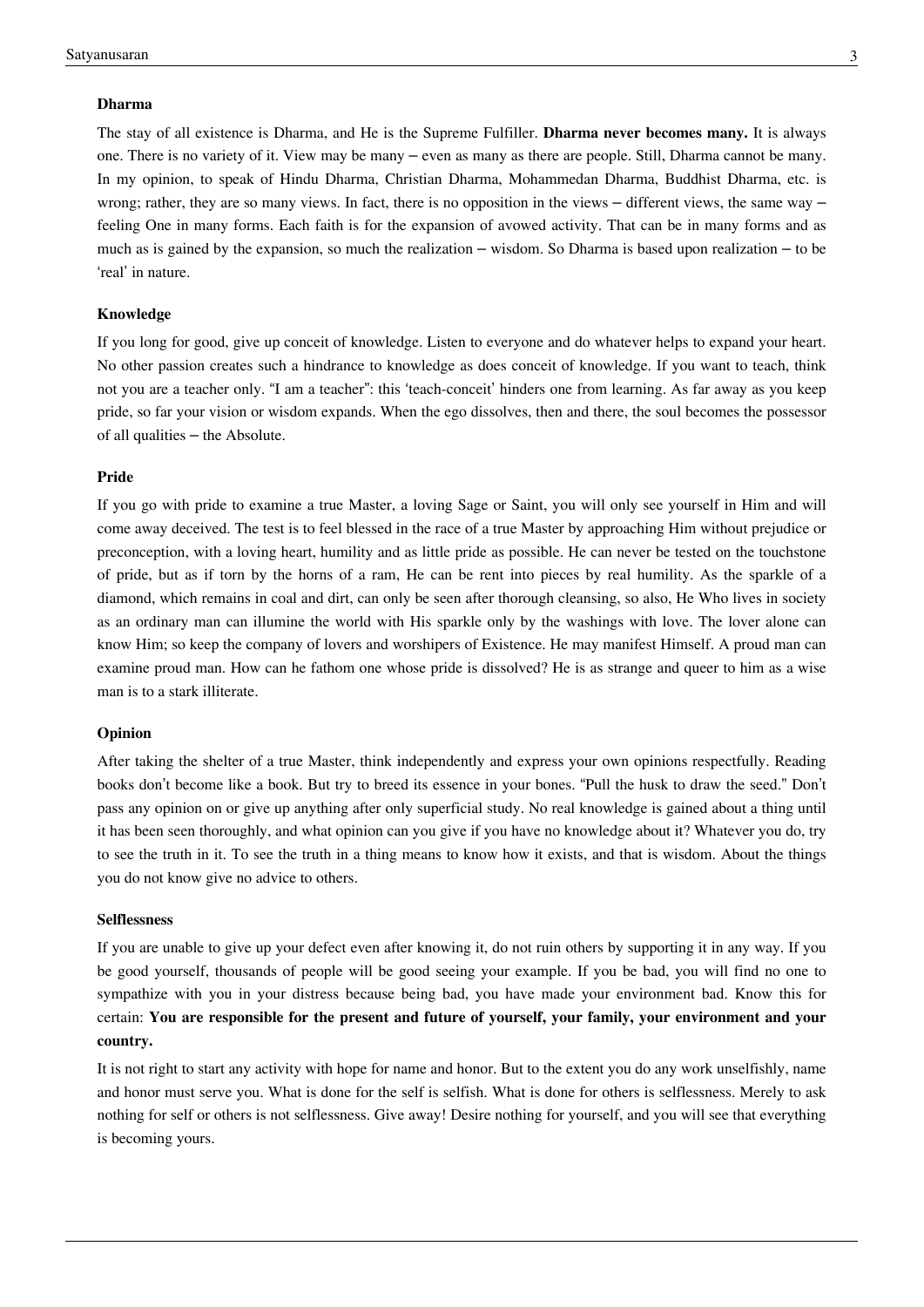# **Help others**

Try to give others as you desire to have. To proceed with this understanding much is enough. Everyone will like you and love you spontaneously. Being just, try to make everyone happy in an honest way. You will find that many are trying to make you happy. Be careful – don't try to make anyone happy at the cost of your 'self'; then your troubles will know no end.

# **Fate**

Work on, but be not enslaved. If a change of circumstances brings an undesirable change in your heart, know for certain you have enslaved yourself by your work. Do not be confined by any kind of prejudice. Except those of the Supreme Father, all prejudices are bonds. Your fate is what is just beyond the range of your vision and knowledge – the not-seen, the not-known – hence is fate as you say. Throw off your proud, stupid, Satan 'I'. Move on the will of the Supreme Father. Fate can do nothing. The will of the Supreme Father is fate. In your every condition just try to understand His blissful will. You will see, grief can't touch you; rather, strength will come in your heart and even in sorrow you will find bliss. Don't break down thinking about fate. Work on! Don't be idle! For just as you work, so is your fate unfurled to your vision. The doer of good never fares ill. He gets his rewards sooner or later. With eyes on the Supreme Father, work on! His Will is fate. Don't sit foolishly making fate anything else. Many people leave their rudder, sit non-plussed and think they are without a destiny. Having no reliance, they ultimately pass their whole lives in distress. That is foolishness. When your 'you' leaves, fate is finished. Then there is no seeing, so no unseen.

### **Move forward!**

But don't try to measure how far you have gone, lest you fall back again. Feel, but be not overwhelmed, lest you be unable to proceed. If overwhelmed you must be, be so with love for God. Serve as much as you are able. But take care you have no desire to be served. Request, but do not seek to order. Never speak ill of others, but indulge in no untruth.

Be patient, but in being so, don't become and idle procrastinator. Be swift, but don't spoil everything by your unwise annoyance. Be brave, but not like a tiger or bear – cruel. Be firmly resolved, but do not become obstinate. Bear all yourself. Help him who cannot bear; hate him not but encourage and sympathize. Be miserly to praise yourself, but for others be lavish. First embrace him with whom you are angry, invite him to eat in your own home, send gifts, and until you can speak to him with an open heart, pray with repentance for his good to God; for from hatred you will gradually become narrow, and narrowness is sin.

If anyone do an injustice to you and you must at all take revenge, behave with him in such a way that it may make him repentant. There is no revenge like that repentance – the fire made of husks. It is blissful to both. Do not abolish friendship; otherwise, in your distress you will get neither sympathy nor consolation. Even if your friend be dishonest, do not give him up; rather give up his company if necessary. But with affection in your heart help him in his distress and danger, in thought, word and deed. And embrace him when you find he has become repentant. If your friend has gone astray and you do not try to bring him back, or if you give him up, its punishment will not forsake you either.

Do not spread scandal about your friend. Don't speak ill of him in any way. But also, do not indulge him in any of his faults. Be not arrogant to a friend, but punish him with love and affectionate dignity. Bear no expectation from a friend, but receive with love whatever you may get. Give, but hope not for any return. For anything received, try to reciprocate.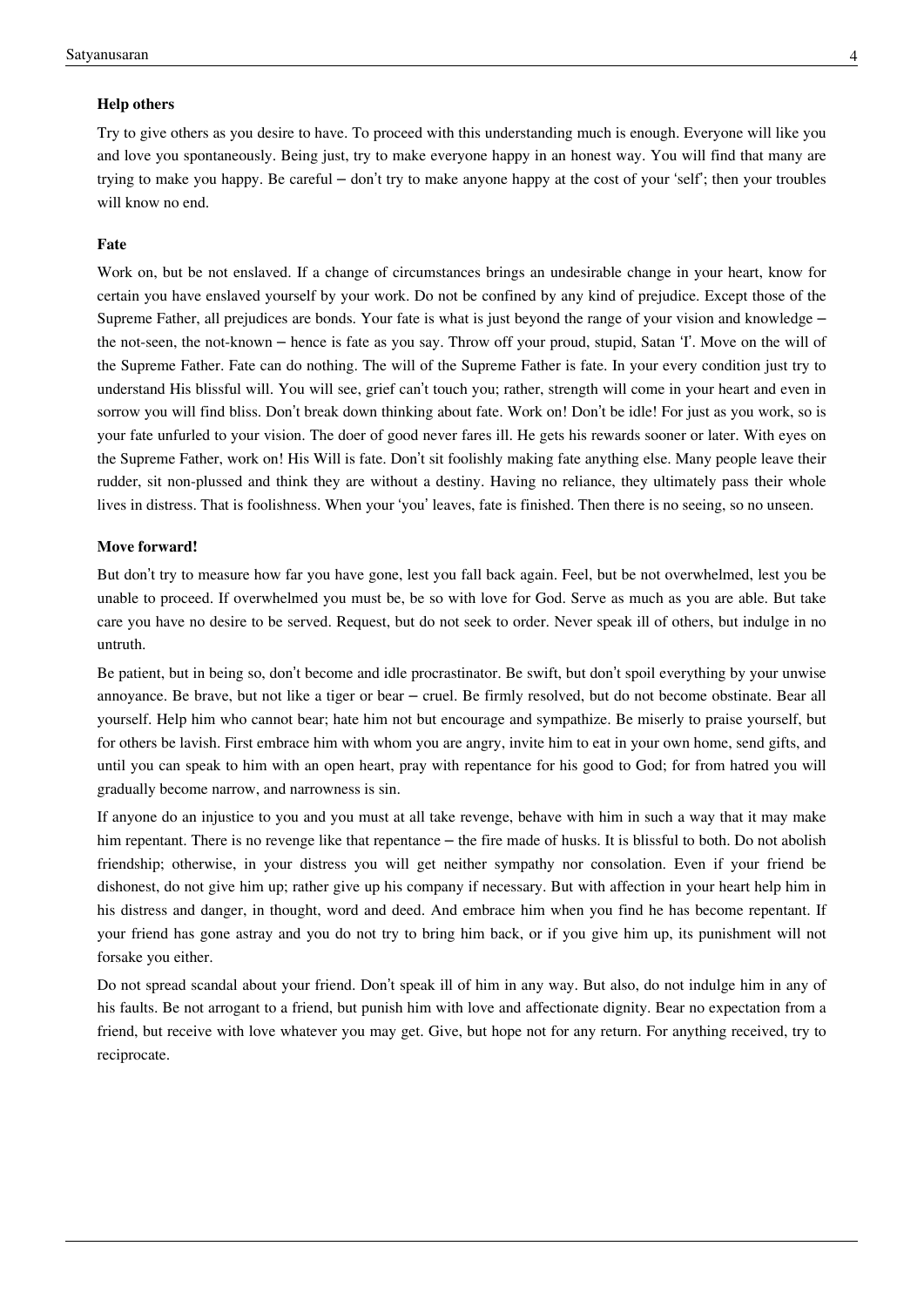# **Pain**

As long as you feel pain in your body and mind, keep trying to remove the pain of even an ant. If you don't do this, who is there more deficient than you? If you get a slap on your face and can say, "Who is beating whom?" then say that for another. Well and good. But beware! If you can't think like this in your own case, don't talk like this in the case of another. If you become secular at the time of your own difficulties, don't feign to be spiritual at eh time of others'. Rather, be spiritual at the time of your own difficulties and secular at that of others'; even such a pretension is good. If you be a man, you'll laugh at your own grief and weep at that of others. If you dislike your own death, never say 'die' to others.

# **Laugh, but not in ridicule.**

Weep; not from self-addiction but from love, devotion. Speak, but for neither self-aggrandizement nor fame. Do not hide from a man any example of your character if it be beneficial to him. Let your goodness roll out in deeds. But see that it does not come out in words. Attach your inclination to good; you will become good unconsciously. Be absorbed in good ideas in your own way. Your feelings will bloom accordingly to your attitude. As evil thoughts are revealed through eyes, words, dealings, behavior etc., so too good thoughts express themselves in the same way.

#### **Be out-spoken but sweet.**

Consider before you speak, but having spoken, do not evade. If you have spoken wrong, beware! Do not do wrong. Speak the truth, but don't bring destruction. It is good to speak good, but better to think and feel it. Surely it is better to speak enlivening words than deadening ones. But what is the use if they are not carried into action and feelings at the same time? The violin and guitar play well by the grace of player but cannot feel anything themselves. He who speaks much of realization but shows no indication of it froths only. All his big talks are imaginary. The deeper you dive, the more unrecognizable you are. As the pomegranate bursts open just as it ripens, so the honest thought within you when mature will burst forth of itself. You need not show it by words.

## **Pursue only that whim which follows conscience**

– you must achieve bliss. Merge yourself in expansion, but don't be extinguished. Expansion is life! Expansion is love! The work which brings expansion or growth in the mind is honest work. That which brings superstition, prejudice, etc. in the mind – in a word, that which brings narrowness – is evil work. Don't do that work which makes your face gloomy when you speak of it to others. Usually, where there is concealment out of hatred, shyness or fear, there weakness is, there sin is. Do that avowed activity which brings love in your heart, and don't go near what brings cruelty, harshness and violence, even though temporarily profitable. Though you have gained such powers that you can move the sun and the moon from their courses, can break the earth into pieces or make all people wealthy, but if you have no love in your heart, you have achieved nothing.

### **Out for one don't ask for ten.**

Try perfectly for the one; you shall get all. Surely you will gain life in the manner in which you give it. He who gives his life for love gains a life of love. Be inspired by your purpose and with serene mind forbear all. Then only shall your purpose be fulfilled.

#### **Give your heart.**

You need never retreat. Rely, and you shall never be frightened. Believe. You shall master the world within. Encourage, and try not to arouse fear. Have patience, danger will be crossed over. Be not vain. You shall not have to remain humiliated in the world. Confess your fault in anguish before you are accused. You shall remain untarnished, an object of affection to the world. Be restrained but fearless. Be simple but not foolish. Be obedient, but for that don't be weak-hearted.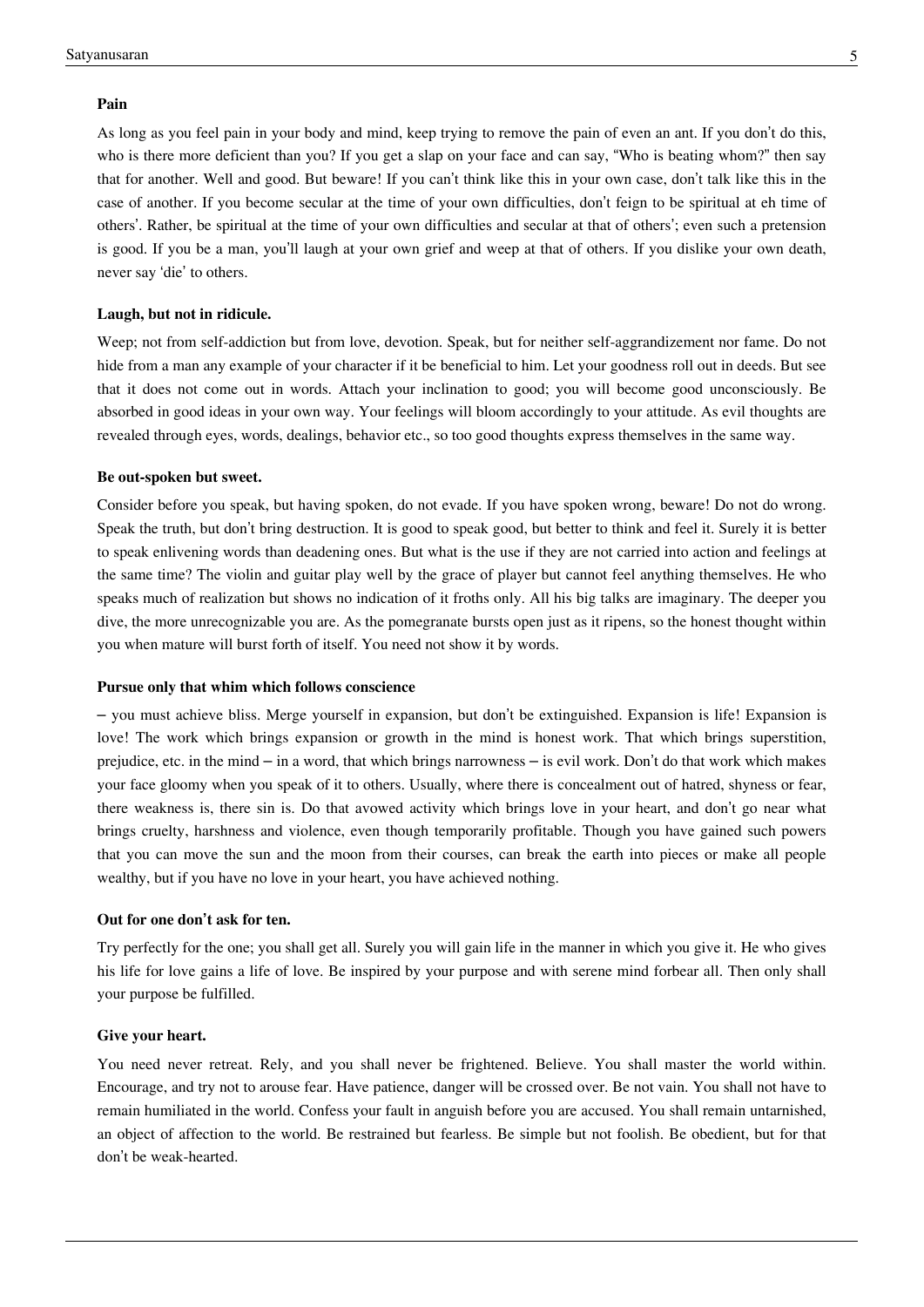## **Remain steady, but don't become rigid.**

Don't pose as a holy man; try to become one. Don't compare yourself with a Great Soul, but try to follow Him always. Call others 'mine' if there is love in you, not out of selfishness. Just love before you speak of love.

## **Taking Him as the Ideal**

To be blind is unfortunate indeed but to be without a staff is even worse; for the staff does much of the eyes' work. Going to school only doesn't make a student, and taking initiation only doesn't make a disciple. The heart should always be kept open to carry out the orders of the Master or Teacher. Have firm faith within. Whatever He says must be done and that without objection or excuse – rather, with the greatest pleasure. The student or disciple who gives his all in carrying out the orders of the Master with pleasure is never disappointed. The disciple's duty is to materialize the commands of his Master and to move on, taking Him as the Ideal. Whenever you find that on getting any command from his Master the disciple is pleased and his face blooms, you will know that strength has come in his heart.

#### **The Master is the materialized form of Bliss**

Be on your guard and do not serve your Master through servants or by ordering anyone else. Don't be deprived of bliss. Disregard for children never appears in the mother's heart because she cares for them with her own hands; hence her love is so great. In serving the Master with one's own hands pride becomes light, conceit goes away and love grows. The Master is the materialized form of Bliss, and He is the Absolute. One must take the Master as one's own. When one thinks of mother, father, son etc., His face should also appear in the mind. It is better to fear His love than His scolding – if I do any wrong, He will be pained in His heart. Always try to follow Him. Obey carefully what He says, and try unceasingly to plant that by practice in your character. That is Sadhana.

### **Follow, without hesitation**

Be zealous for self-elevation and devote yourself to the Master or Truth. Be not attracted to what others are saying about you; otherwise, you will become attached to it and fail to have self-elevation. A selfish spirit often induces one to blame the Ideal, to doubt and to lose faith. Don't look for faults in the Ideal from a selfish spirit and don't doubt and don't lose faith. If you do, there'll be no self-elevation. But if being free of selfish spirit you find faults in a person, that person is no Ideal. Don't follow him. If you do, there'll be no self-elevation. He in whom infatuated pride, selfish thoughts, a lack of love exist is no Ideal. And he in whom doubt, faithlessness, and a selfish spirit exist is no follower. Follow, without hesitation, Him who is the possessor of love. You shall surely achieve your good! Follow Him alone who doesn't cause grief to anyone in any way, yet doesn't indulge evil. You shall achieve your good!

## **The Guide is the Regulator of hearts**

Don't conceal anything in your heart from Him whom you have chosen as your Guide. To conceal is to disbelieve Him and that disbelief brings downfall. The Guide is the Regulator of hearts. If you believe it rightly, you will be humble to do evil. And if you have already done evil, you will confess it surely! But if you want to conceal, be sure that weakness has come in your heart and you are already attacked by disbelief. Be careful, or it may carry you far far away. If you conceal, your true Guide will also hide Himself. If you express the thoughts in your heart – become open – then for sure He also will be open before you! If, with the intention of concealing from your Guide, you use the trick: You regulate my heart and you know everything, you will fail and be surrounded by miseries. Exchange of hearts is a sign of love. If you conceal your heart, it is sure, you possess selfish desires. You love Him only in words. There is concealment in lust but there can be nothing concealed in love! The true Guide has a light ego. He will never assert His own strength to you by Himself, and so will follow you according to your thought. This is the characteristic of a true Guide. If you really have a true Guide, whatever you do, no fear. You cannot be destroyed. Only keep prepared for sufferings.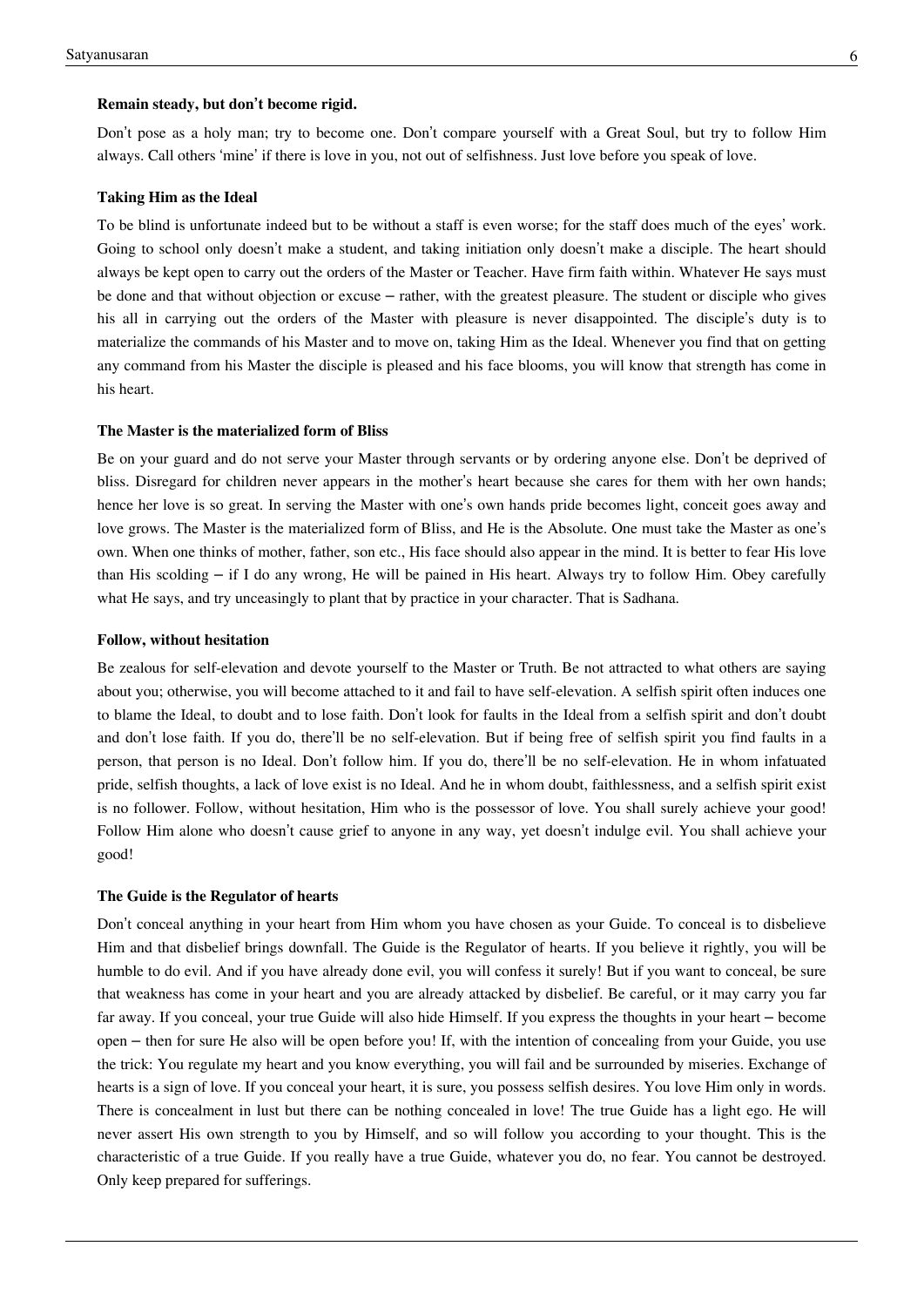# **To be humble does not mean to be untidy.**

- Display does not imply eagerness. Rather, it is excessive unrestrained expectation of the heart.
- Selfishness is not self-dependence or independence, rather, its opposite.
- The more you serve people, the more you become the master of all they have.
- To be spirited does not mean to be in a fury. Rather, it is firmness coupled with modesty.
- A holy man is no magician; rather, a renunciator, a lover.
- Does a devotee mean a fool? Rather, a wise man with humble pride.
- To forbear does not mean to retreat, but to embrace with love.

# **Pardon, but with the heart**

Filled with rage, don't forgive out of incapacity. Do not judge and punish on your own. But place it wholeheartedly before the Supreme Father; that will be good. If you punish anyone for his misdeed, surely the Supreme Father will mete out the punishment proportionately to you both. Suffer for the Supreme Father, for the Truth; you will enjoy eternal peace. Do dwell in Truth, try to forbear injustice and resist not what you have to forbear. You shall soon achieve good in the highest.

#### **Do not suppress narrowness or sin**

If you have committed any sin, confess it in anguish. You shall be consoled soon. Be careful! Do not suppress narrowness or sin. If you do, it will increase gradually and quickly lead you to extreme degradation. Whatever of evil you suppress within will increase.

# **Give with kindness**

Give, but with humbleness and without expectation. Let the door of kindness in your heart be open. To give, counting it to be kindness, is a patron of vanity. Be grateful to Him who, as Master, receives your gift with humility to awaken the feeling of kindness in your heart. Encourage, console, and sympathize with him to whom you give, feeling his grief. Then according to your ability, give with kindness. Love will be achieved. Your gift will be effective. The less you drum about your giving, the better. You will be saved from vanity. Don't refuse anyone who wants. Money, sympathy, encouragement, consolation, or sweet words: give any you can. The heart will become soft. The desire for the good of others is the mother of one's own good.

## **It is better to die at toil than on the toilet**

He who does as he speaks is a first class worker. He who speaks less and does more is a second class worker. He who speaks more but does less is a third class worker, and he who, out of laziness, neither speaks nor does is of the worst type. Run, but don't pant, and watch you don't stumble. Should you feel aversion or anger in doing any work, know for sure, it is on the verge of failure. Be ready against the difficulties that arise at the time of executing a work. Don't be dissatisfied or impatient. Success will be your servant. Try and don't be gloomy; don't be sorrowful! Success must come! Delirium of distress is not a sign of the skilful. Haughty brain and vain, pompous thoughts are both signs of unsuccess. Gain success by avoiding or defeating misfortune, and see that difficulties do not cheat you of success. If neither joy nor sorrow hinders your movement, you shall without doubt reach your goal.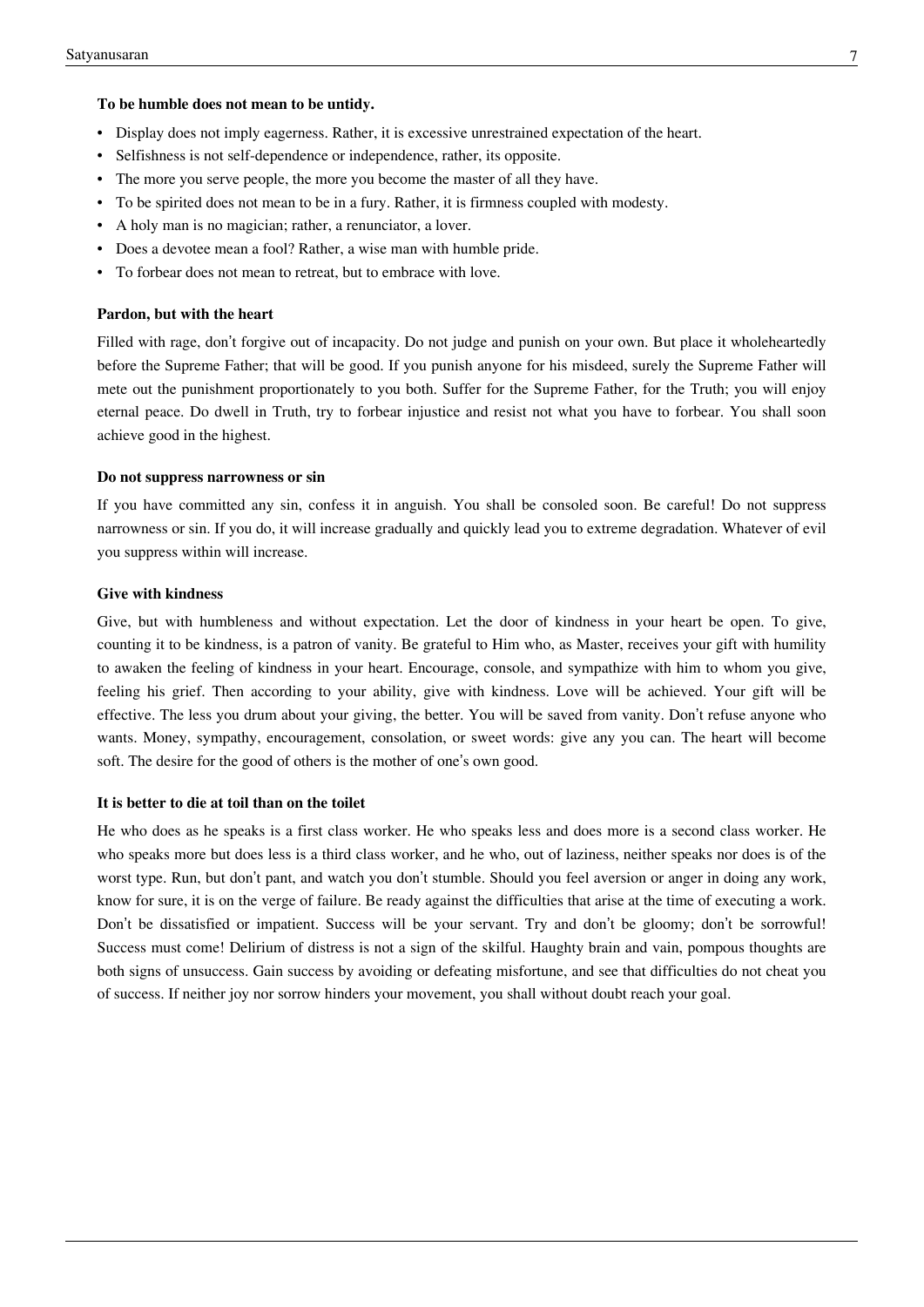## **Be wealthy, No harm**

But be humble and charitable. If a rich man be proud, he becomes downed with distress. A rich man, arrogant and proud, generally lacks faith, and the doors of heaven do not open in his heart. A proud rich man is a slave to impurities; so he ignores wisdom.

# **Give up what is against existence**

Forgive, but do not harm by indulging. Love, but be not addicted. Love deeply, but mix not too familiarly. Bubbling is not the sign of fullness. If you are contented and free from anxiety yourself, try for others. The more the mind is overwhelmed by being attached to the cause of grief, the more will fear enter within and weaken the heart. If you wish to be saved, have no fear – no weakness. Be absorbed in enlivening thoughts and deeds. Addiction to evil begets fear, grief and sorrow. Give up what is against existence. Have faith is 'Sat' (Sadguru). You shall be saved. Be immersed in enlivening thoughts; enlivening deeds will be your helpers, and your surroundings, being enlivened, shall surely always save you.

#### **What upholds the existence of an object is Dharma**

**To know Dharma is to know the root cause of anything, and to know that is wisdom. Attachment towards the Source is devotion, and wisdom is in proportion to the degree of devotion. Devotion and wisdom will be as much as is gained through that attachment. As much as you are attached to a subject, so much wisdom do you have about that subject. The purpose of life is to drive away 'want' completely, and that is possible only by knowing the Cause. Exhausted in want, the mind seeks Dharma or the Supreme Being; otherwise not. "What will remove 'want', and how? From this thought the question of the Supreme Being arises at last. What upholds the existence of an object is Dharma. So long as that remains unknown, nothing is known exactly.**

### **Deep faith can do anything**

The conception that cannot be affected or overwhelmed by contradictory conception is Faith. If there be no faith, how can there be vision? Work follows faith. As the faith, so the work. Believe! But beware that pride, impatience or irritation do not come in. You shall achieve what you want. It is faith alone that can bring expansion and responsive consciousness. And doubt brings in sluggishness, irresponsiveness and depression. Faith is above reason. If you have faith, all reasoning shall support you. As you believe, so will reasoning and arguments support you.

#### **Faith is beyond the range of intellect**

Feeling is the foundation of faith. Arguments and reason can never bring faith. The lighter the feeling, the shallower the faith, the less the constancy. Faith is beyond the range of intellect. Intellect is according to faith. There is 'yes' or 'no' in intellect – there is doubt. In faith, there is no 'yes' or 'no' – there is no doubt.

### **He who has no Faith has no realization**

The less the faith, the more undeveloped and blunt the intellect. You may be a learned man; but if lacking in faith, surely you are no better than a gramophone record or an ox carrying a load of words. He who has no unquivering faith has no realization. And how can he who has no realization be wise? As much one's realization, so much one's vision and wisdom, and in wisdom is the firmness of faith. If you don't believe, you neither see nor realize, and if you see and realize, it ripens your faith.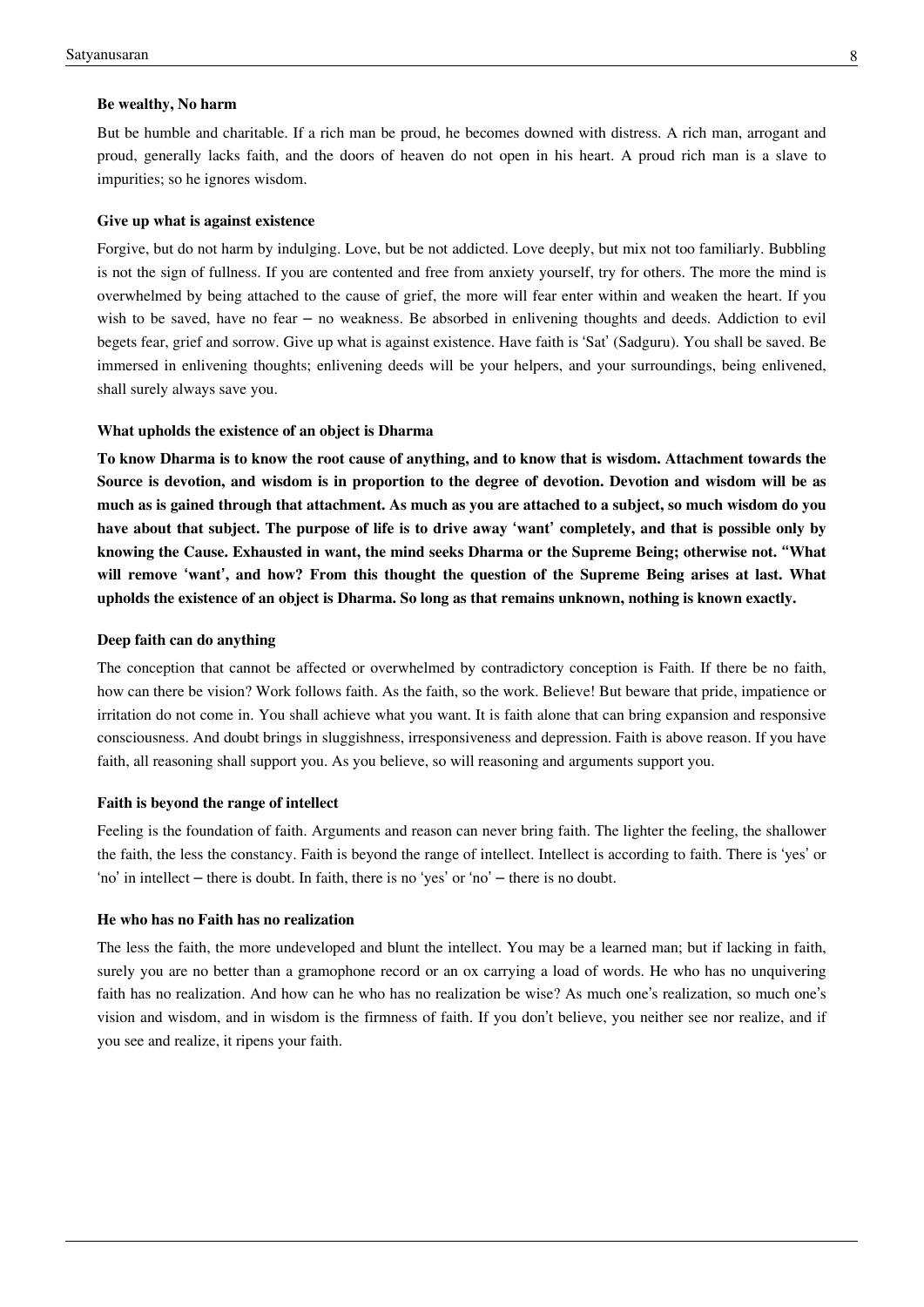## **Follow the faithful**

As is the Ideal in whom you place faith, so will your nature be formed and your vision too will be like that. Follow the faithful. Love him. Faith will embrace you too. "I have no faith": with this idea man only shrinks his faith. There is not a man who has no faith. As deep and lofty the faith, so high the mind, so profound the life. He who believes in goodness becomes good. He who believes in delivery becomes devilish.

#### **The effort to remain constantly attached to Sat is bhakti**

Whenever faith is invaded by contradictory ideas, doubts arise. As soon as faith is overwhelmed by doubts which are again supported by the mind, depression sets in. If one gives up contrary ideas, hears and accepts arguments favouring faith, doubts vanish and depression cannot stand. No contrary thoughts can shake the faith after it has ripened. What can doubts or lethargy do to a true believer? Once doubt is indulged, it attacks the mind like a weevil, and ultimately it begets an extremely worn-out, dirty state of disbelief. To remove doubt and establish faith is to attain knowledge. If you have firm truth, no contrary idea, no incantation, no power other than that of your own faith can overwhelm or bewitch you. Know this for sure. As far off as faith will leave your mind, so much the world will doubt you and lose faith in you, and so much too will distress attack you; it is sure! The kingdom of distress and misery is in the land of disbelief. The land of faith is so fertile. Take care! If you find doubt-like sprouts of the weeds of disbelief, pull them out at once! Otherwise the immortal tree of devotion will not be able to grow. Devotion and faith are twin brothers. If one comes, the other follows. Remove doubt! Place devotion on the throne of faith! Let the kingdom of Heaven be established in your heart! The effort to remain constantly attached to 'Sat' (the Source of Existence Incarnate) is 'bhakti' (devotion). The devoted is the really wise man. Wisdom without devotion in merely verbal learning. You may say, "He is I", or "I am He, the Absolute", but hold on the devotion; then only, that attitude will stand in you. Otherwise, you can achieve nothing by it. As the faith, so the love, and so the wisdom also. First try to be free from vanity; then say, "He is I". Otherwise, the "He is I" may drag you down more. If you try to keep adhered to enlivening thoughts, your thought, behaviour, habits etc. will become broad and true gradually. These are the signs of a devotee. The mind becomes narrow when it moves to the narrow; when it moves to the expansive, it expands. So, when it goes to a devotee, it broadens, and as much broadness as there is, so much peace there is.

# **Concentration of devotion is love**

When the mind is fastened to worldly things, it is addiction. When it is attached to the Divine, it is devotion. Love is the gradual development of devotion. Concentration of devotion is love. The thinner the pride, the bigger the place for devotion. How can one succeed in avowed activity without devotion? Devotion alone can bring success. As faith is never blind, do devotion is never stupid. In no way, at no time, is there weakness in devotion. Imbecility and weakness often appear in the garb of devotion. Beware of this.

## **Sign of the Sattvic state**

Exciting oneself in bouncings and pouncings or a little weeping on the impulse of dancing or singing is sometimes taken for devotion. But this is not devotion at all. Momentary excess of emotion and outburst is not the sign of a devotee. There must be some sign of thin ego, sign of faith, signs of honest thought, good behaviour and broadness etc. in the character and conduct of a devotee; otherwise, devotion has not come. If there is not faith, there can be no adherence, and without adherence there can be no devotion! Vacilating, excessive ecstasy sometimes appears as devotion. Constancy is not there, and there is no telling sign of devotion He in whose heart there lies devotion cannot know he is a devotee. He whose heart is weak, inconstant and only emotional, thinks with great pride, "I am a great devotee."It is not that devotion has appeared wherever tears, thrills of joy, perspiration and tremors have come. Along with these, devotion must have it own characteristic signs. Tears, thrills of ecstasy, perspiration, tremors etc. are signs of emotion that can be of many types. If, along with these signs of devotion, appear the characteristic ones of that state, then only is it a sign of the 'sattvic' state – the state of divine life and good feelings.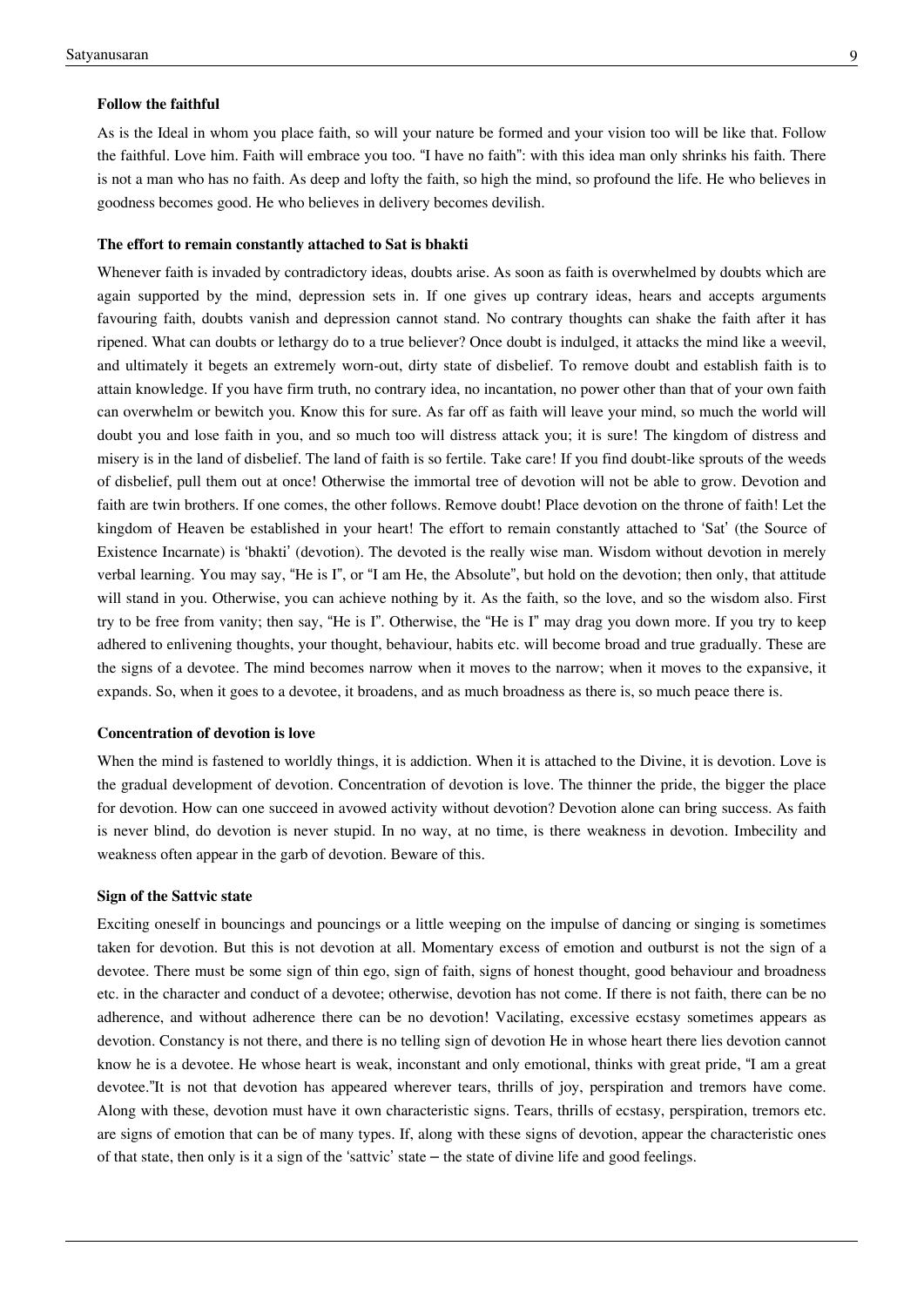## **Devotion is concentric to the Source**

Artificial devotion is mixed with stiff ego. Real devotion is free from pride; i.e., it has a very thin pride. A man with counterfeit devotion cannot TAKE advice. Adviser-like, he can only GIVE advice. So if anyone advises him, signs of irritation, aversion and shirking the company, appear clearly on his face. The man with real devotion is generally quite unwilling to play the part of an adviser and signs of pleasure blossom on his face if he gets advice. Devotion can never enter the heart of one who believes little and worships many. Devotion loves many for the One. Addiction loves the One for many. In addition there is gratification from self-interest. In devotion there is satisfaction from interests for others. Devotion is concentric to the Source. Addiction seeks satiety in self-interest or ego. Addiction is the wife of passion, and devotion is the younger sister of love.

## **Veda is the indivisible whole**

What is known by realization is wisdom. To know is to reach the Absolute through discernment, and that is 'Veda'. Veda is the indivisible whole. To the extent one knows, one is a Vedist. Wisdom destroys confusion and gives discerning eyes to man. Wisdom indicates the real nature of an object. When one sees an object in a condition that reveals all that is to be known about it, one knows its very essence. Devotion tries to attach the mind to Truth, and what is realized from that is called wisdom. Ignorance creates anxiety for man, and wisdom gives man peace. Ignorance is the cause of grief, and knowledge is bliss. The greater your wisdom, the greater your peace of mind. As your experience is, so is your strength to live normally.

### **Doubt is the messenger of disbelief**

The more rigid the ego, the greater the ignorance. The lighter the pride, the brighter the knowledge. Doubt is the messenger of disbelief, and disbelief is the shelter of ignorance. Remove doubts the moment they appear, and merge yourself in thought of the good. You shall become the possessor of wisdom and bliss. Wicked thoughts create heinous experience, ignorance or delusion. Give them up! You shall be saved from grief. The more addicted you are to the evil, the more obsessed you will be by selfish interest and overpowered by evil knowledge or delusion. And disease, grief, poverty and death shall rule over you; it is sure!

#### **Obsessed ego brings forth addiction**

Addiction breeds selfish interest. Selfish interest gives birth to passion. Passion is the source of anger, and anger begets violence.

Devotion brings wisdom. In wisdom there is the sensing of self in creation. When there is this realization of self in creation, nonviolence emerges, and from nonviolence comes love. To the extent you possess any, you possess all.

#### **He who is not greedy is not addicted**

From obsessed ego comes addiction. From addiction comes ignorance, and ignorance is misery. From doubt comes disbelief, and disbelief is dullness. From idleness comes stupidity, and stupidity is ignorance. Thwarted lust is anger, and anger is the friend of violence. The intention to satisfy passionate selfish interest is itself greediness, and this greediness is addiction. He who is not greedy is not addicted.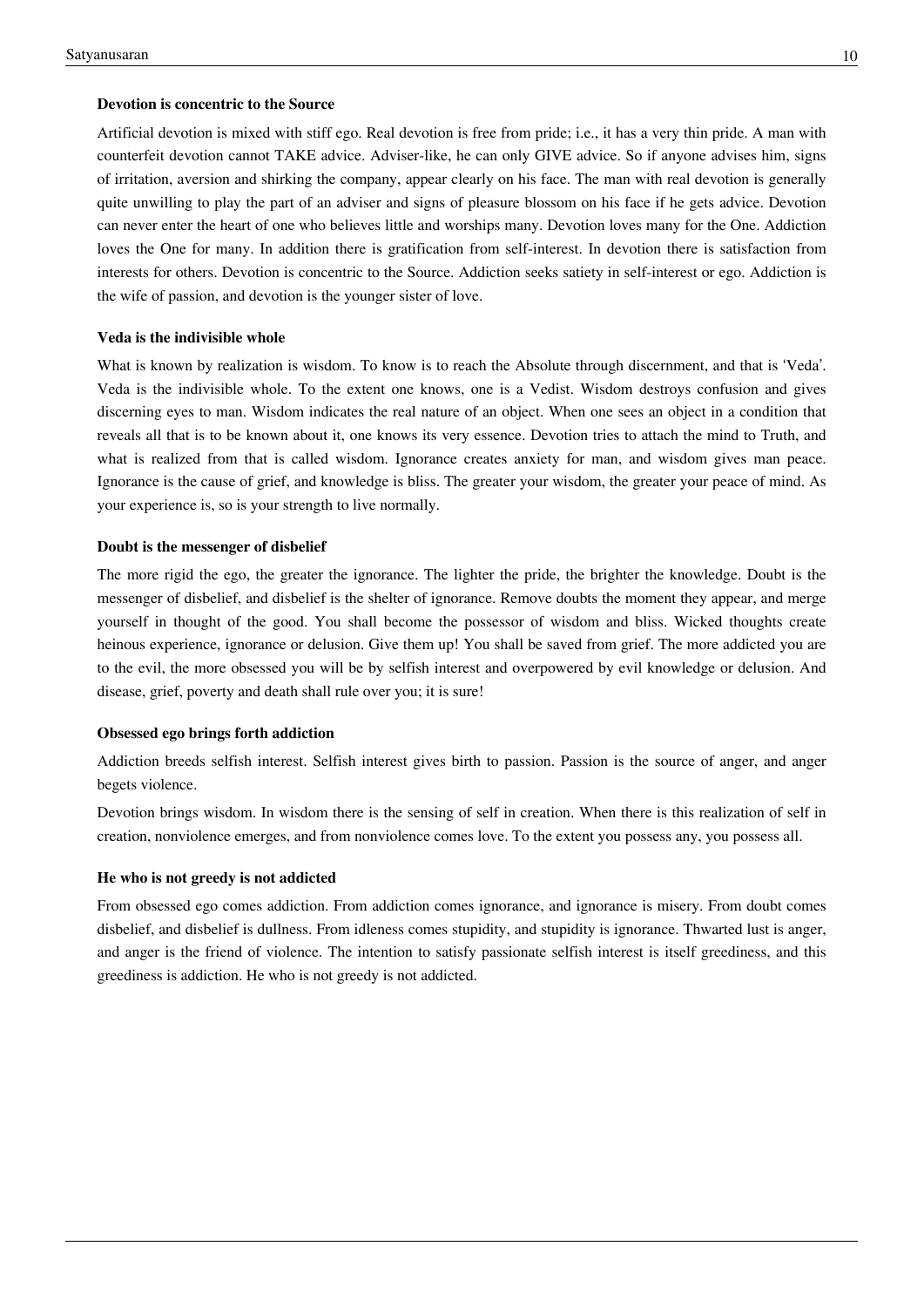## **No cunning is so good as simple honesty**

Any person, whatever he may be, must be caught in this trap: "Honesty is the best policy."

- There is nothing so fascinating as humility.
- What else is so attractive as love?
- There is no achievement greater than faith.
- There is no eye like wisdom.
- There is nothing else to subdue vanity better than hearty humility.
- What sacred formula is there like carrying out the commands of the Living Ideal?

Move on! Go ahead! Don't get tired thinking about the path, or you won't be able to move.

# **Leader**

He who has jumped first and shown the way first is the leader. Can empty words alone make a leader? At first, give up your all for others. Sell out your self at the feet of others. Forget to reckon the faults of others as faults. Be self-less in service. Then you are a leader; then you are the heart of your country, the king of your country. Otherwise, all this won't be achieved by words alone. If you wish to be a leader, give up charm of leadership, give up self-praise, stake your everything for the good of others, show them by doing yourself what is blissful and true, and speak of that to others with love. You will see how thousands will follow you.

# **Boldness**

Rely and work on with boldness and indomitable enthusiasm. Beware that no misfortune come from anything in you to yourself or others. You shall find how the goddess of good fortune is tied down stationed in your house. It is said, "Fortune favors the brave." That's right. Faith, reliance and sacrifice : these three are the signs of bravery.

# **Work on in your own way**

The longing for name and fame is a tremendous obstacle to self-elevation. After a little progress you make, you'll find some have come to find a Master in you; some are calling you a 'great man'; some, 'prophet' etc.; on the other hand, some are calling you 'satan' or 'scoundrel'; some 'a professional' etc. Beware! Pay no heed to any of them. They are all ghosts to you. If they are heeded, they will sit tight on your shoulders, and it will be very difficult to get them off. Work on in your own way, come what may. If, under the hope of name and fame, your mind behaves like that of a devotee, hypocrisy is hidden therein. Strike it out at once! Only then comes good. Otherwise, everything will be spoiled. If you desire to be Master, Prophet or God, you will certainly become a hypocrite, and due to that you will not be able to do anything practically, even though you speak volumes. If your wish is such, give it up at once! Otherwise misfortune is sure.

# **Can darkness cover the Sun**

To the extent you are genuine, Nature shall honour you with endowments and provide you with Her appropriate privileges. You see this every day; then, what more do you want? Just try wholeheartedly to be genuine. Does the university honour anyone with a degree unless he has studied and passed? Don't propagate yourself, even by mistake, and don't request anyone to do it for you. Then everyone will hate you and will leave you. If you really have known some truth and if you think it is beneficial, speak to your utmost about it and request everyone to know it. If they understand, they will listen and follow you. If you have seen and understand Truth, it will surely burst forth in your thought, word and deed. You will know no rest until you are lost in it. Can darkness cover the sun?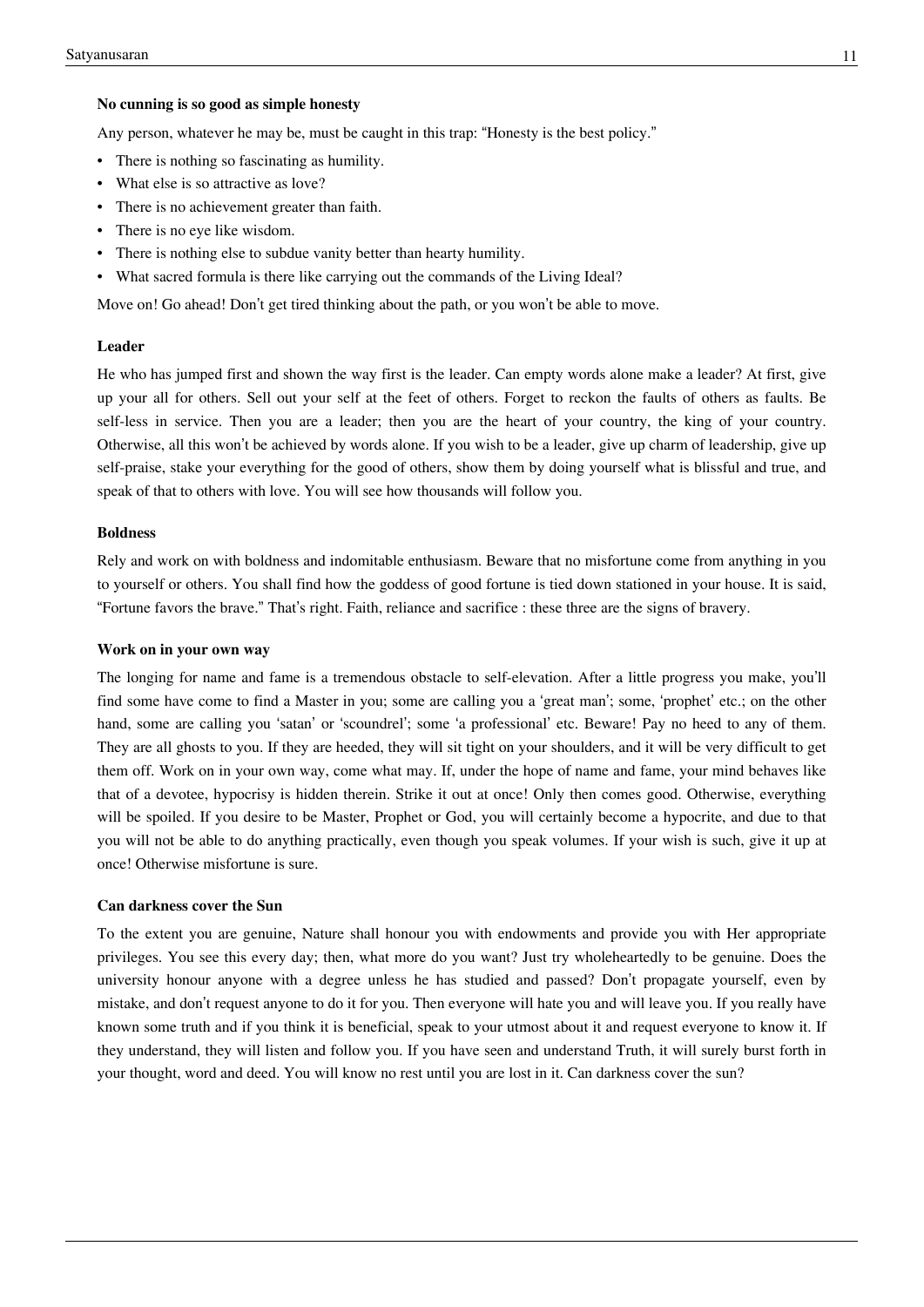# **A Real Preacher**

If there is no truth in you, you may speak a thousand times, even show a thousand tricks, pretend in a thousand ways; still the light of truth will not effulge in your mind, character and words. If there is no Sun, a million lamps can't take away all the darkness. Propagating a truth, who speaks about his greatness, who is always busy with himself, who tries to show himself beautiful by various tricks and whose pride bursts forth in every movement – in love, in words, in reliance – however vastly learned he may be and however much he may speak about wisdom and devotion – he is a hypocrite for sure. Stay far away from him. Don't listen to his words. There is no truth in his heart. How can feeling appear if there is no truth in mind?

Vanity in preaching is a hindrance to real preaching. A real preacher doesn't, even by mistake, speak of his own greatness, observes Truth in deed, and charmed by the honest thought in his mind, speaks about it according to his own conviction. Whenever you'll find anyone is speaking about Truth with the pride of conviction, has become restless with pleasure and humility while speaking about kindness, is calling and embracing all with love and emotion, and instead of yielding at the moment he is told of his own greatness, becomes pale, humble, and crest-fallen as it were – know it verily – there lies blazing Truth in him and there you will find in his normal character too that Truth is ablaze.

Do light the lamp of Truth with the wick of wisdom soaked in the oil of devotion! You will see how you will be surrounded by so many grasshoppers and insects, so many beasts and men. He who thinks of the Source of Existence only, speaks of the Source only, and loves Him only is the real preacher. If there is no deep faith in the Ideal, there is no constancy, no devotion. And if there is no devotion, how can there be realization? How can there be wisdom? What will be preach? The pride of a real preacher is his Ideal. The pride of a false preacher lies in self-preaching. When your heart will heave up with bursting zeal to speak what you know as good, what you know as Truth – with the mind unaffected by what people say about you, but feeling pleasure if you find men inclined towards Truth – that is preaching. Without real faith, constancy, and devotion, you can never be a real preacher.

#### **The real preacher**

He who preaches himself deprives himself. He who, enchanted with the Ideal, speaks about Him does really preach himself. The real preacher alone is the true well-wisher of the world. Limitless is the number of creatures that may find self-elevation through his kindness. Be charmed with the Ideal. Feeling will swell up in your heart spontaneously, and there is no knowing how many people will progress, being inspired by that feeling. Don't desire to be the Master; rather, try to be an adherent to Him. And one adhered to the Master is the real saviour of lives.

# **Ego & pride**

As long as body lasts, individuality also will last. So long as modes of mind remain, the ego persists. But the more passive one can remain, placing one's pride in the Ideal, the more self-less and tolerant he is. The less you brag of 'you', the better. The more you pride in the Ideal, the greater your good. Let the Supreme Father be your pride and enjoy bliss through Him. Don't place your pride in a false ideal; for then your ego will become even harder. The higher and broader the Ideal, the better. For, as high and broad your Ideal is, so high and broad you too become.

#### **Eager to give service**

Whenever you find people – specially the respectable – are bowing down at your feel and it doesn't elicit any great objection in you (you are sometimes hesitant with your words only, but not so much in your mind), know then and there for certain that self-adulation has stealthily entered your mind. Beware as soon as you can. Otherwise, you will fall for sure. Whenever anyone has bowed down at your feet and at once you head bows with humility and the mind is not ready at all to take service, rather it is eager to give service, and pleasure is felt in the heart only in speaking about the Ideal – no fear, you are in the lap of Bliss and always try to remain even more so.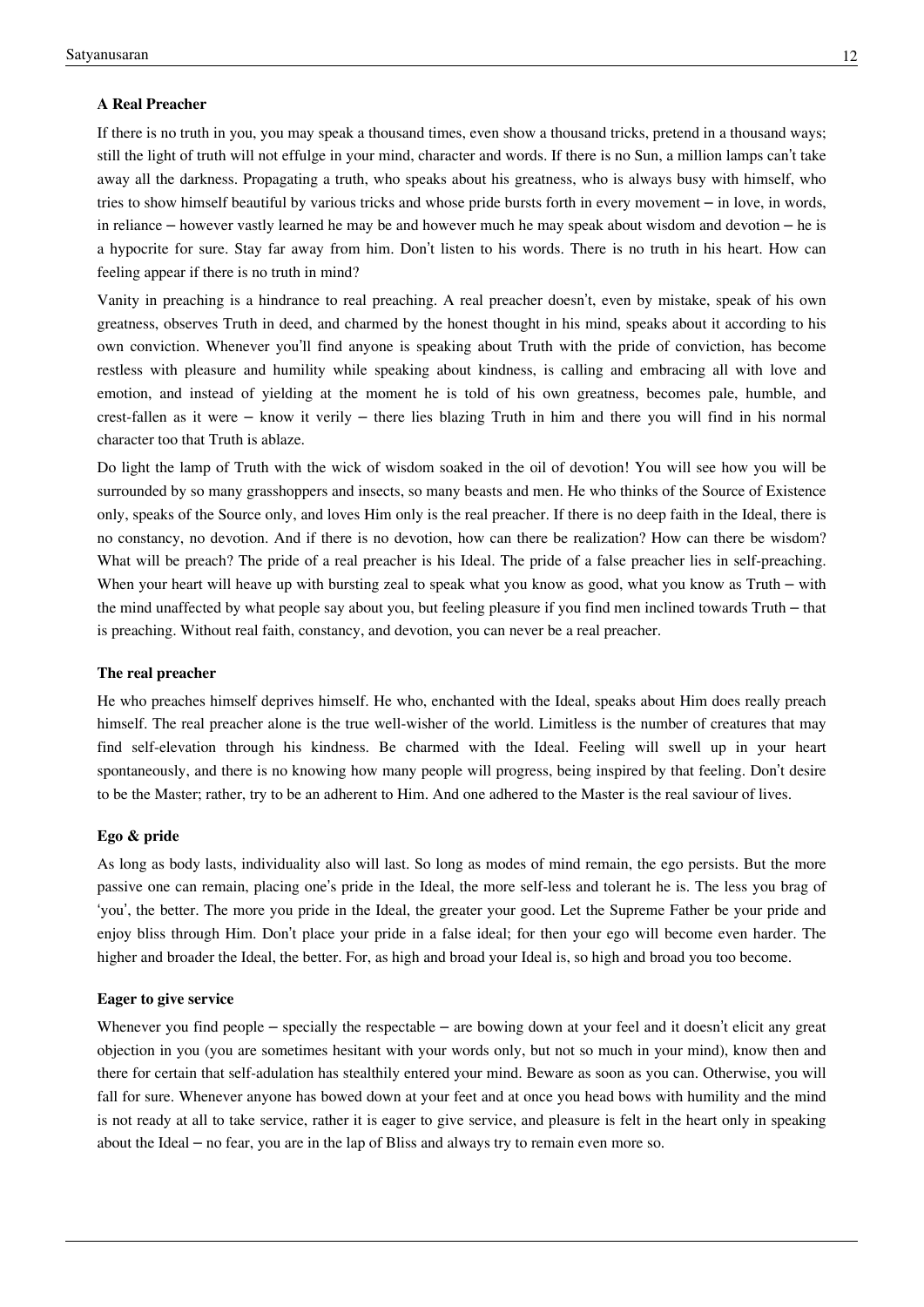# **Ideal**

Take to the habit of the creeper and entwine yourself around the tree of the Ideal; fulfillment of desire shall be yours. If you feel pleasure in speaking about your Ideal, pleasure in hearing and thinking about Him, pleasure in His order, pleasure in His affection, pleasure even in His inattention, and the heart swells up in His Name; I tell you surely, don't worry any more for your elevation.

Take to the feet of a true Master, go on taking the Holy Name, and remain in the company of the devout. Truly I say, you have no more to worry for your elevation. Leave not the water of devotion and move not too far away to the sandy shores of temptation. It will be difficult to return when the sand will be hot from the scorching sun of grief. If you don't come back before it gets hot, you will dry up and die.

- Try to remain inclined towards devoted feeling; you will not fall, but will be moving forward.
- Try to be in tune with the Master, and don't follow your mind; progress will never leave you.
- Cling to right judgment, and don't follow the mind; broadness will never desert you.
- Hold unto the Good and follow not evil; peace will never part from you.
- Let humility find an abode in the heart vanity will mean nothing for you.
- Don't long for, or be attached to, that which must be forsaken; you will be saved from grief.

# **Surrender to HIS will**

Pray for love and keep violence far away; the world must be attracted to you. May thou be an ascetic at heart. Dress not thyself as a hermit, and be not chameleon-like for nothing. Let thy mind roam about on the Source or Brahma, but be not busy to dress thyself in saffron robes or to paint the body; for then the mind may incline to these things. Give up pride, you shall be able to remain in Good. Make the fallen hear the message of rescue! Give hope; by hook or by crook, try to help them towards elevation. Encourage, but let them not be wanton. If ever, after giving your all to your Beloved, you are immersed in Him and have fears of floating up, then do dive at once with all your ardour and love, and lose yourself. You will see how beautiful is the Beloved and how He has embraced you.

If the slightest public criticism, ridicule, inclination to relatives, loss of self-interest, neglect, or abuse from one's own or others can make you aloof from your Beloved, how shameful is your love, how meager! Isn't it so? If you understand a thing today, don't you tomorrow deny the same, calling it a riddle. Don't play fox like that. Because, even the lower animals do not forget what they once understand. So to speak like this is to display fickleness or wickedness. Today you are benefited. Tomorrow, blinded by selfish interest you pretend to be wronged: don't invite such ingratitude. What is meaner than this? Ask anyone. Unless one is a fool, one cannot be induced, by slander from the benefited, to blame the benefactor. When the helper is harmed by the helped, stupid pride breaks the bolt of gratitude and throws open the path of death strewn over the thorns of arrogance. Treachery pursues him who considers the shelter ugly because of any disrepute of the sheltered ones. Unfeeling and unbenefitting activities for the Beloved are never the signs telling love. One not desiring to do anything for the Beloved, yet loving much, is like a bronze dove made of gold. The selfish in spirit generally love like that. So it is better to guard against this sort of disinterested love. Otherwise, there is every possibility of danger. You love? But when the Beloved insists, influences, rules, insults, makes angry pretences or forces; and you, rather than feeling pleasure, suffer from the reverse, and all your happiness washes away; I say, you will cheat and be cheated, surely. And this will continue as long as you are such. So, while there is time, take care. The charm of love – increases with hindrance, causes no hatred to grow when oppressed by the Beloved, becomes vigorous in separation, doesn't stupefy a man, remains for ever unsatisfied, never leaves once it has touched, and is unchangeable.

The infatuation of lust – decays if hindered, arouses hatred if oppressed by the desired one or if one doesn't get as expected, makes one forgetful in separation and cowardly and stupid, brings satiety and depression in enjoyment, doesn't last long – it is changeable. Be venerable but no insufferable. If you like to charm, be charmed completely. If you like to be beautiful, see beauty even in the ugly. The beauty and meaningfulness of life lies in being devoted to One with intensity and continuity. When liking for many cannot shake or sever the liking for One, that liking is the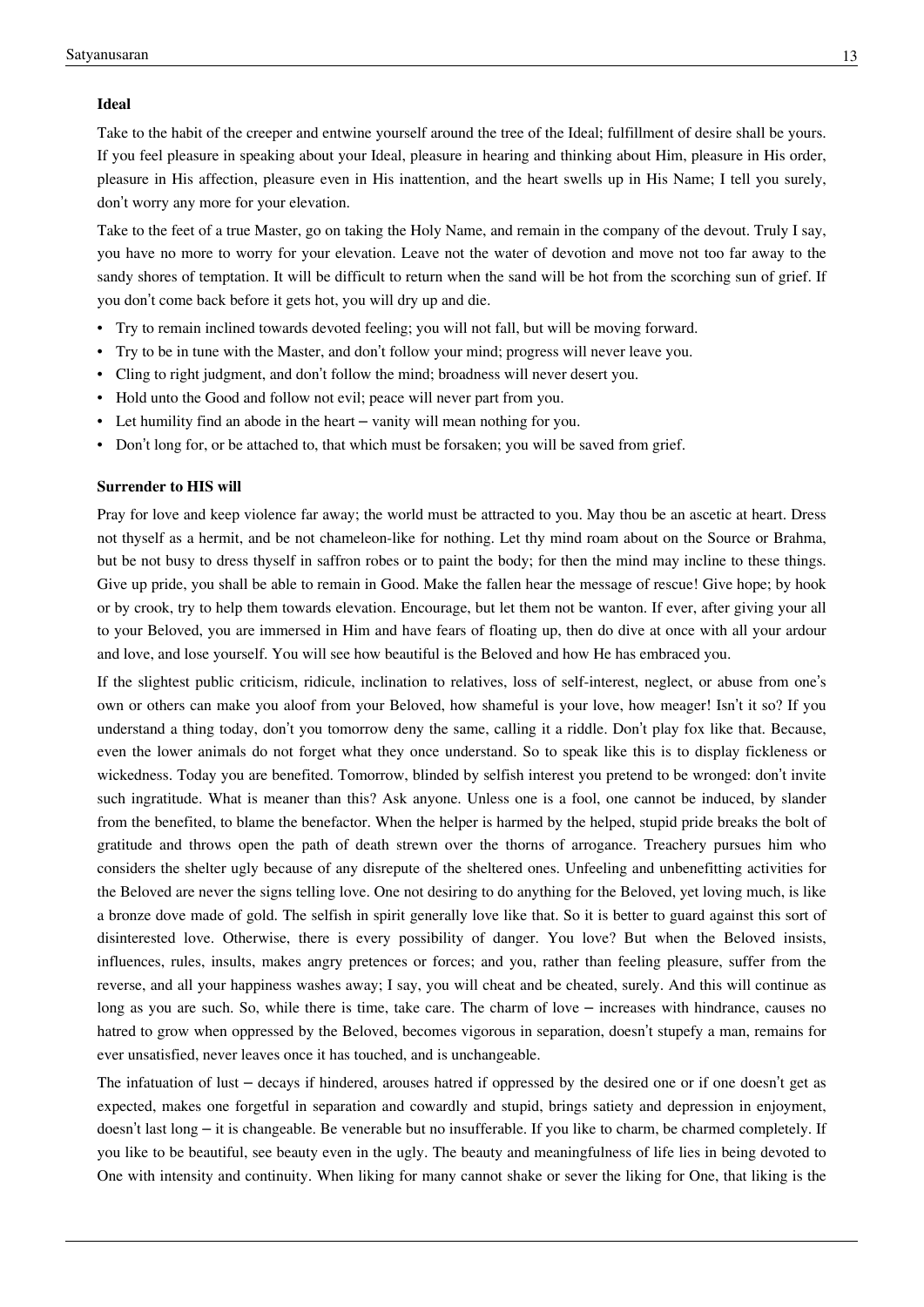sister of love. Better be attached to the true Master than being shattered by the consideration of good and evil. You shall safely achieve success. It is sure! As the time of weakness think of beauty and strength, and when vanity seeks to posses you, think of the Beloved and of humility. Mental health will remain undisturbed. Don't be spoiled by seeing faults, and don't spoil those who are attached to you. Give to Him. Don't want, but feel blessed if you get. Surrender to His will. Don't try to make Him yield to you, because He alone is beautiful to you. Never give up the craving for Union. Otherwise, the pang of separation will not be sweet, and you will not be able to feel peace in distress.

As much as is your thought, activity, feeling for One, so much is your inclination, charm, and love for Him, and in the same way He alone to whom you have surrendered your all is your Lord – your Guide Supreme.

## **Doing is the mother of getting**

Don't regret for not having without doing in the way you can have. To become sad without doing invites a 'not-to-get'. To get, whatever it might be, one must learn how to get it and do that exactly. Is there anything more foolish than to become impatient to get without doing? Know it for sure – "Doing is the mother of getting." Only when doing is in accordance with desire does success appear. The desired good of man remains hidden beneath his habitual superstitions, and the Giver of Good is punished only when conflict appears between the Goodness He gives and the habitual superstitions. So the saviour is slandered in His own country. Nature reproaches those who would approach the Unsensed – with neglect and rejection of what is Sensed. Those for whom the Seen is coloured or humiliated by the Unseen are deceived.

# **To know God is to know all or the Whole**

That which being developed and becoming everything, yet remains the same, is **Brahma**. He within whom all the resources of the world – knowledge love and activity – are spontaneous, and by an inclination towards whom the scattered lives of men and all the diversities of the world find a final solution, is the God of men!

To know God is to know all or the Whole. He whose intense and active inclination for a Living Ideal, transcending time and space, has made Him into God normally; whose literature, philosophy and science, penetrating the scattered good and evil prejudices of the mind, have been meaningfully adjusted in the Ideal, is the **True Master**.

He whose mind is filled with attachment for One, or the Truth, is honest or chaste. To adhere the mind thoroughly to the Ideal is called **Holiness**.

When the mind is absorbed completely in conceiving anything thoroughly, it is called deep mediation or **Samadhi**.

Repetition of the Name makes man keen, and Meditation or **Dhyan** makes him calm and receptive. To remain enganged in any single thought and to feel that which distracts but cannot break our continuity is 'Dhyan' or Meditation. To be displeased means to be scattered. Be keen but calm. You will feel everything.

Attachment to One or concentrated inclination is called **Yoga**. That which, being opposed by something, wants to establish itself is 'self'. To make the ego stiff is not to know others. Those who are satisfied with meaningful solution through meditating observation are 'Rishis', Sages or Seers.

The solving and untying of all kinds of knots of the mind so that they become meaningful in One – is **Salvation**.

The ideas and activities that lead man towards the Cause are **Spiritualism**. The decision by which the Inner Cause is made to blossom is real Judgment. That analysis which determines the real form of the object aimed at is Reason. The painful feeling that arises from a judgment of the merits and demerits of a completed act, and causes abstention from evil, is Repentance.

The Place on going to which the knots of the mind are untied and solved is **Tirtha**, place of pilgrimage. Doing that which preserves existence is **Virtue**. Doing that which makes one fall from existence is **Sin**. That which exists and has expansion is **Real**. That to conceive which the mind retains its being is Finite. That to conceive which the mind loses itself is Infinite!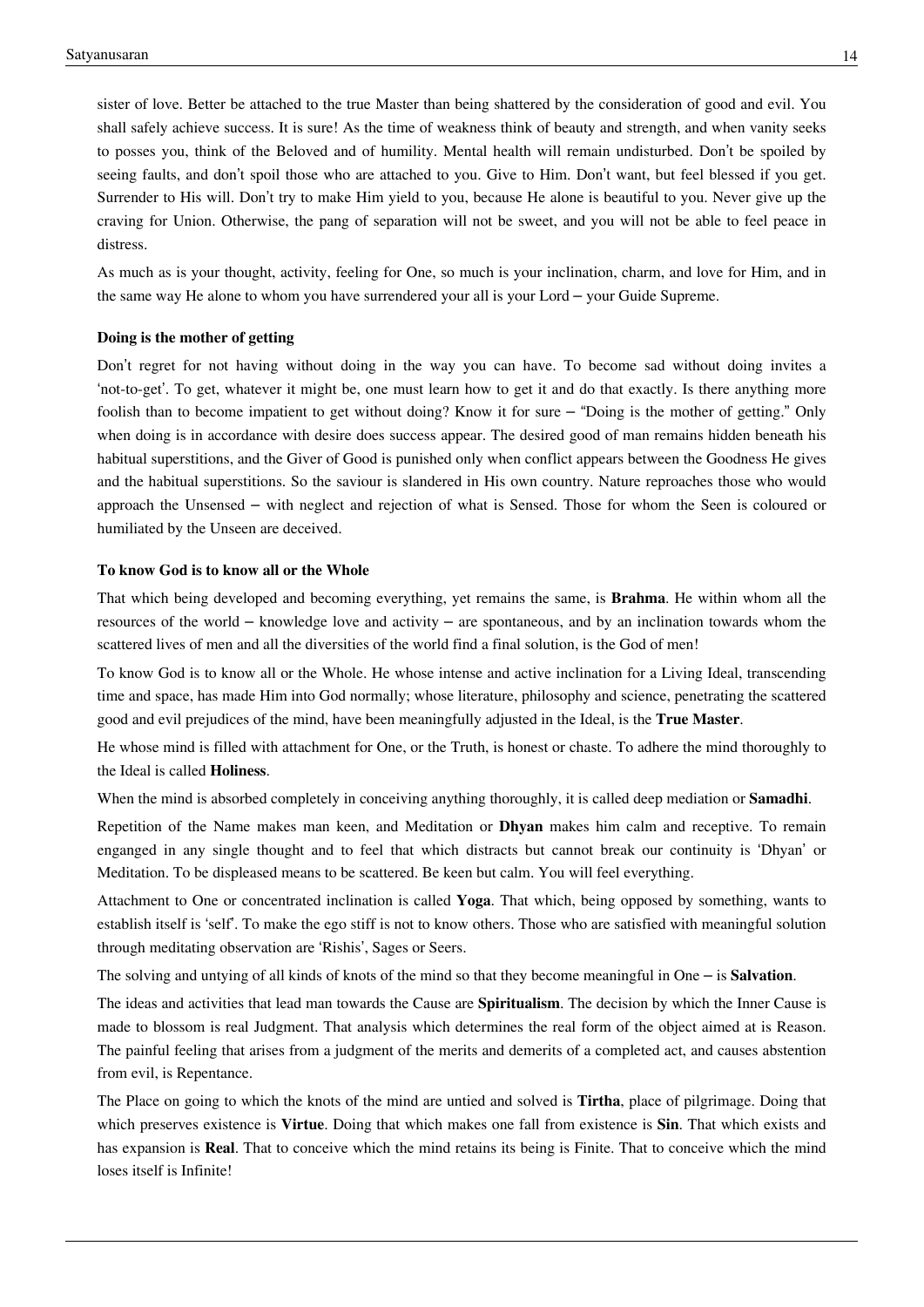# **Peace! Peace! Peace!**

This translation is hosted with different licensing information than from the original text. The translation status applies to this edition.

#### **Original:**



The author died in 1969, so this work is also in the **public domain** in countries and areas where the [copyright term i](http://en.wikisource.org/w/index.php?title=W:List_of_countries%27_copyright_length)s the author's **life plus 30 years or less**. This work may also be in the **public domain** in countries and areas with longer native copyright terms that apply the **[rule of the shorter term](http://en.wikisource.org/w/index.php?title=W:rule_of_the_shorter_term)** to foreign works.

#### **Translation:**



This work is in the **[public domain](http://en.wikisource.org/w/index.php?title=W:public_domain) in the United States** because it was *[legally published](http://en.wikisource.org/w/index.php?title=United_States_Code/Title_17/Chapter_1/Section_101%23publication)* within the United States (or the United Nations Headquarters in New York subject to Section 7 of the [United States Headquarters Agreement\)](http://en.wikisource.org/w/index.php?title=United_States_Headquarters_Agreement) between 1923 and 1977 (inclusive) without a copyright notice.